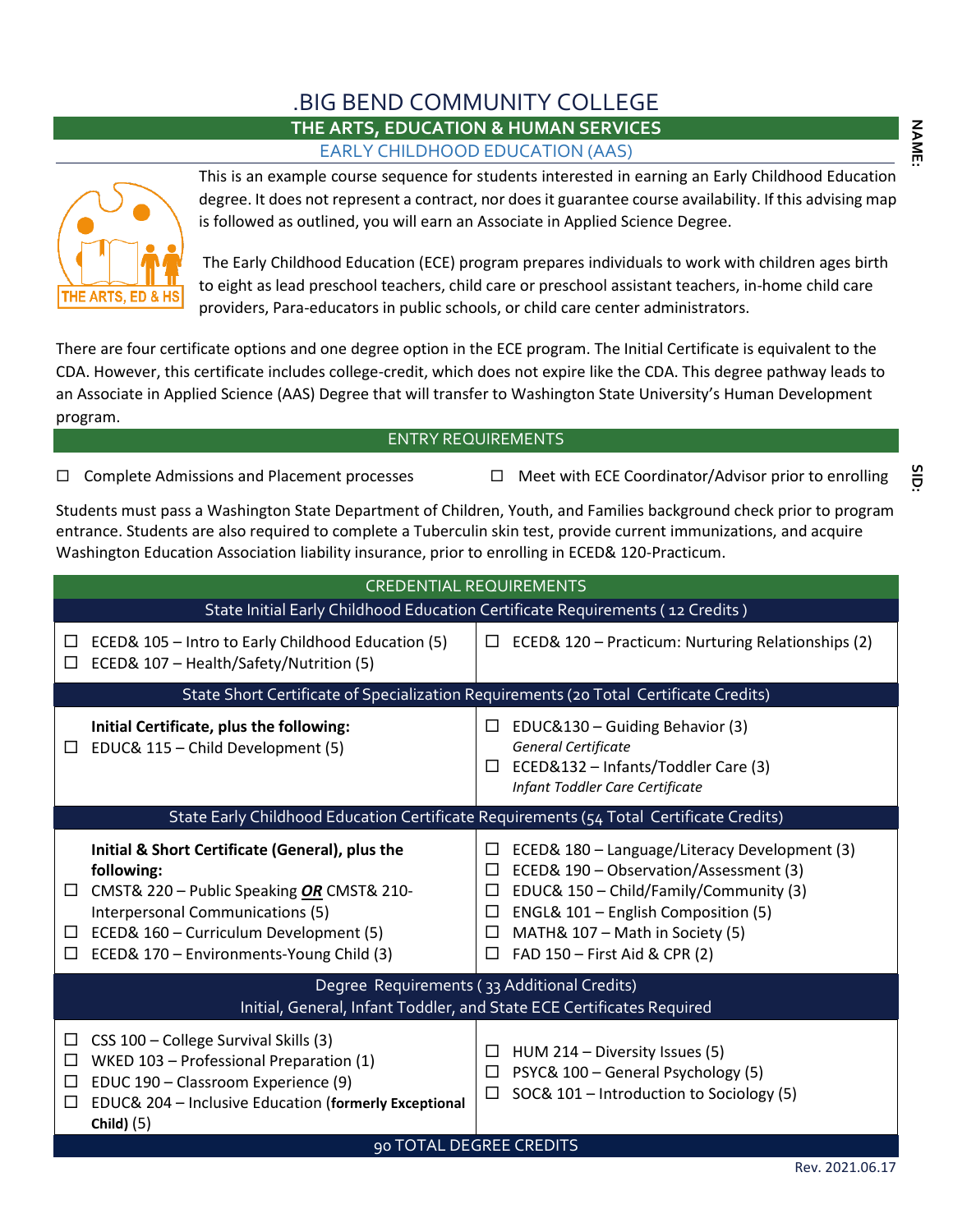### EARLY CHILDHOOD EDUCATION AAS PRE-REQUISITE FLOW CHART

Start by talking with your assigned advisor to determine which courses to take first based on your placement scores.

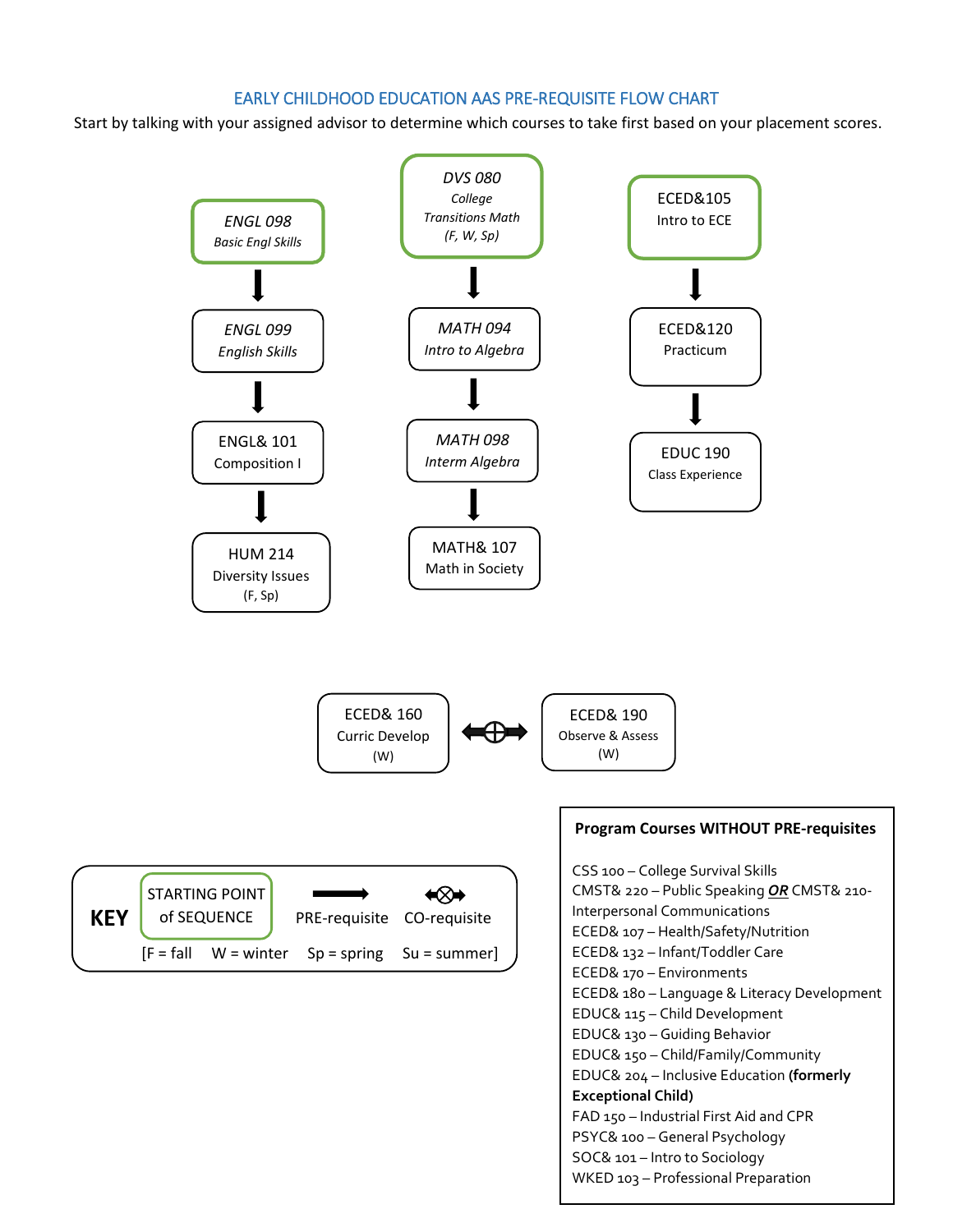| EARLY CHILDHOOD EDUCATION AAS QUARTERLY PROGRAM PLAN (YEAR ONE) |                                       |                                       |  |  |  |  |
|-----------------------------------------------------------------|---------------------------------------|---------------------------------------|--|--|--|--|
| FALL (13 credits)                                               | WINTER (13 credits)                   | SPRING (16 credits)                   |  |  |  |  |
| CSS 100 (3)                                                     | ECED& 120 (2)                         | ECED& 180 (3)                         |  |  |  |  |
| ECED& 105 (5)                                                   | ECED& 132 (3)                         | EDUC& 130 (3)                         |  |  |  |  |
| ECED& 107 (5)                                                   | ECED& 160 (5)                         | EDUC& 115 (5)                         |  |  |  |  |
|                                                                 | ECED& 190 (3)                         | ENGL& 101 (5)                         |  |  |  |  |
|                                                                 | <b>ADVISING</b>                       |                                       |  |  |  |  |
|                                                                 |                                       |                                       |  |  |  |  |
| <b>FALL</b>                                                     | <b>WINTER</b>                         | <b>SPRING</b>                         |  |  |  |  |
| $\Box$ BBCC Foundation scholarship app                          | Assess program plan with advisor<br>ப | Assess program plan with advisor<br>⊔ |  |  |  |  |
| Fill out FAFSA or WAFSA for next year<br>⊔                      |                                       |                                       |  |  |  |  |
| Meet with your advisor<br>⊔                                     |                                       |                                       |  |  |  |  |
| Obtain WEA Liability Insurance<br>⊔                             |                                       |                                       |  |  |  |  |
| Complete Tuberculin skin test<br>Ц                              |                                       |                                       |  |  |  |  |
| Complete Dept of Children, Youth,                               |                                       |                                       |  |  |  |  |

| QUARTERLY REGISTRATION PLANNING              |              |                |             |             |        |
|----------------------------------------------|--------------|----------------|-------------|-------------|--------|
| <b>REGISTRATION ACCESS CODE:</b><br>QUARTER: |              |                |             |             |        |
| <b>CLASS</b>                                 | <b>TITLE</b> | <b>CREDITS</b> | <b>DAYS</b> | <b>TIME</b> | ITEM # |
|                                              |              |                |             |             |        |
|                                              |              |                |             |             |        |
|                                              |              |                |             |             |        |
|                                              |              |                |             |             |        |

| QUARTERLY REGISTRATION PLANNING |              |                                                        |                                  |  |  |
|---------------------------------|--------------|--------------------------------------------------------|----------------------------------|--|--|
| QUARTER:                        |              |                                                        | <b>REGISTRATION ACCESS CODE:</b> |  |  |
| <b>CLASS</b>                    | <b>TITLE</b> | ITEM #<br><b>CREDITS</b><br><b>DAYS</b><br><b>TIME</b> |                                  |  |  |
|                                 |              |                                                        |                                  |  |  |
|                                 |              |                                                        |                                  |  |  |
|                                 |              |                                                        |                                  |  |  |
|                                 |              |                                                        |                                  |  |  |

| QUARTERLY REGISTRATION PLANNING |              |                |  |                                  |             |        |
|---------------------------------|--------------|----------------|--|----------------------------------|-------------|--------|
| QUARTER:                        |              |                |  | <b>REGISTRATION ACCESS CODE:</b> |             |        |
| <b>CLASS</b>                    | <b>TITLE</b> | <b>CREDITS</b> |  | <b>DAYS</b>                      | <b>TIME</b> | ITEM # |
|                                 |              |                |  |                                  |             |        |
|                                 |              |                |  |                                  |             |        |
|                                 |              |                |  |                                  |             |        |
|                                 |              |                |  |                                  |             |        |

| <b>QUARTERLY REGISTRATION PLANNING</b> |                                  |                                                        |  |  |  |
|----------------------------------------|----------------------------------|--------------------------------------------------------|--|--|--|
| QUARTER:                               | <b>REGISTRATION ACCESS CODE:</b> |                                                        |  |  |  |
| <b>CLASS</b>                           | <b>TITLE</b>                     | <b>DAYS</b><br><b>TIME</b><br>ITEM #<br><b>CREDITS</b> |  |  |  |
|                                        |                                  |                                                        |  |  |  |
|                                        |                                  |                                                        |  |  |  |
|                                        |                                  |                                                        |  |  |  |
|                                        |                                  |                                                        |  |  |  |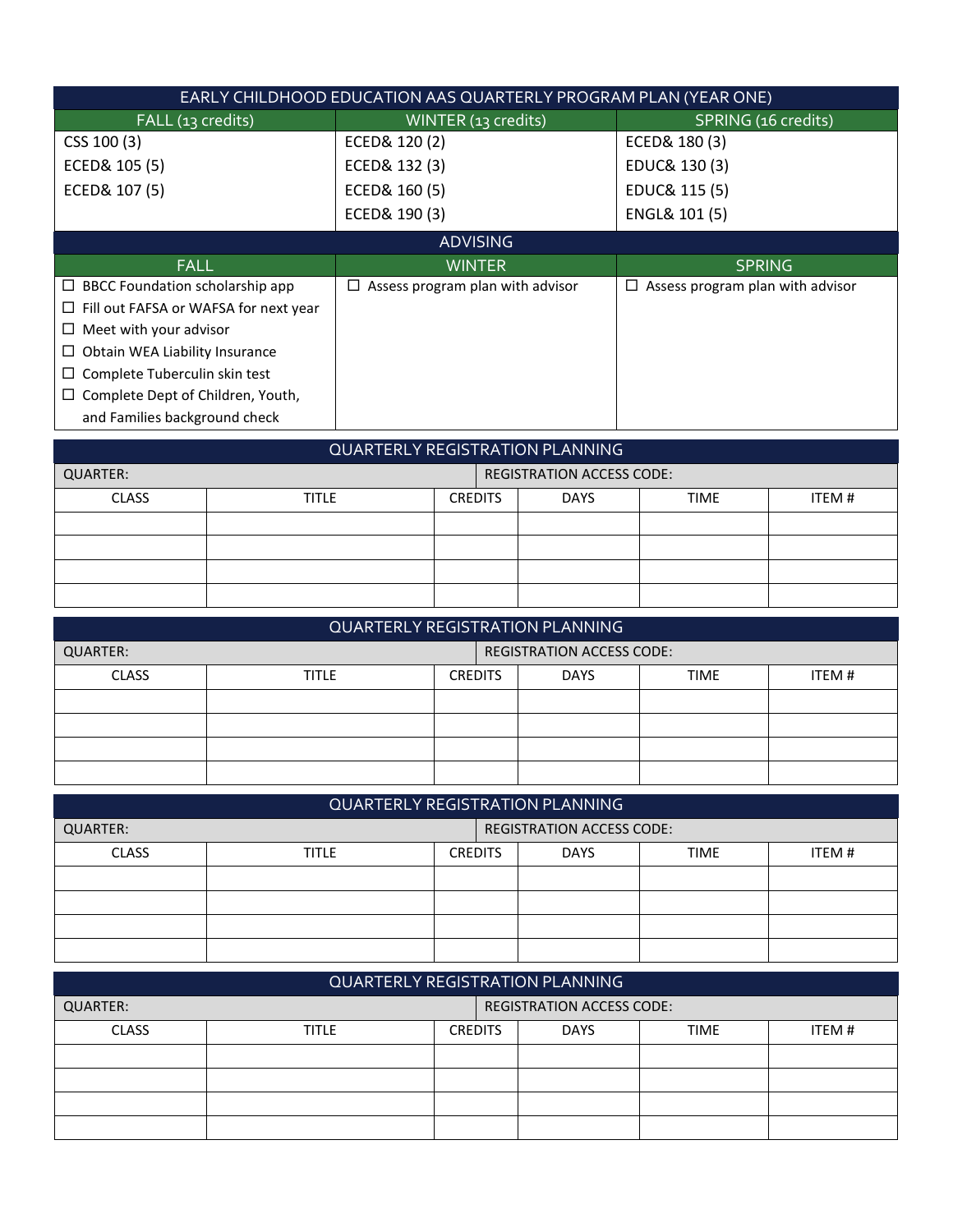| EARLY CHILDHOOD EDUCATION AAS QUARTERLY PROGRAM PLAN (YEAR TWO) |                                       |                     |  |  |  |  |
|-----------------------------------------------------------------|---------------------------------------|---------------------|--|--|--|--|
| FALL (14 credits)                                               | WINTER (15 credits)                   | SPRING (19 credits) |  |  |  |  |
| PSYC& 100 (5)                                                   | EDUC 190 (3)                          | EDUC 190 (3)        |  |  |  |  |
| ECED& 170 (3)                                                   | FAD 150 (2)                           | EDUC& 204 (5)       |  |  |  |  |
| EDUC& 150 (3)                                                   | MATH& 107 (5)                         | HUM 214 (5)         |  |  |  |  |
| EDUC 190 (3)                                                    | CMST& 220 OR CMT& 210 (5)             | SOC& 101 (5)        |  |  |  |  |
|                                                                 |                                       | WKED 103 (1)        |  |  |  |  |
|                                                                 | <b>ADVISING</b>                       |                     |  |  |  |  |
| <b>FALL</b>                                                     | <b>WINTER</b>                         | <b>SPRING</b>       |  |  |  |  |
| $\Box$ BBCC Foundation scholarship app                          | Assess program plan with advisor<br>⊔ |                     |  |  |  |  |
| Fill out FAFSA or WAFSA for next year<br>⊔                      | $\Box$ Apply for graduation           |                     |  |  |  |  |
| $\Box$ Meet with your advisor                                   |                                       |                     |  |  |  |  |
| Renew Tuberculin skin test<br>$\Box$                            |                                       |                     |  |  |  |  |
| $\Box$ Renew WEA Liability Insurance                            |                                       |                     |  |  |  |  |

| QUARTERLY REGISTRATION PLANNING |                                  |                                                        |  |  |  |
|---------------------------------|----------------------------------|--------------------------------------------------------|--|--|--|
| QUARTER:                        | <b>REGISTRATION ACCESS CODE:</b> |                                                        |  |  |  |
| <b>CLASS</b>                    | <b>TITLE</b>                     | <b>DAYS</b><br>ITEM #<br><b>TIME</b><br><b>CREDITS</b> |  |  |  |
|                                 |                                  |                                                        |  |  |  |
|                                 |                                  |                                                        |  |  |  |
|                                 |                                  |                                                        |  |  |  |
|                                 |                                  |                                                        |  |  |  |

| <b>QUARTERLY REGISTRATION PLANNING</b> |              |                                                        |                                  |  |  |
|----------------------------------------|--------------|--------------------------------------------------------|----------------------------------|--|--|
| QUARTER:                               |              |                                                        | <b>REGISTRATION ACCESS CODE:</b> |  |  |
| <b>CLASS</b>                           | <b>TITLE</b> | ITEM #<br><b>CREDITS</b><br><b>DAYS</b><br><b>TIME</b> |                                  |  |  |
|                                        |              |                                                        |                                  |  |  |
|                                        |              |                                                        |                                  |  |  |
|                                        |              |                                                        |                                  |  |  |
|                                        |              |                                                        |                                  |  |  |

| <b>QUARTERLY REGISTRATION PLANNING</b> |                                  |                                                        |  |  |  |
|----------------------------------------|----------------------------------|--------------------------------------------------------|--|--|--|
| QUARTER:                               | <b>REGISTRATION ACCESS CODE:</b> |                                                        |  |  |  |
| <b>CLASS</b>                           | <b>TITLE</b>                     | <b>TIME</b><br><b>CREDITS</b><br><b>DAYS</b><br>ITEM # |  |  |  |
|                                        |                                  |                                                        |  |  |  |
|                                        |                                  |                                                        |  |  |  |
|                                        |                                  |                                                        |  |  |  |
|                                        |                                  |                                                        |  |  |  |

| QUARTERLY REGISTRATION PLANNING              |              |                |  |             |             |        |
|----------------------------------------------|--------------|----------------|--|-------------|-------------|--------|
| <b>REGISTRATION ACCESS CODE:</b><br>QUARTER: |              |                |  |             |             |        |
| <b>CLASS</b>                                 | <b>TITLE</b> | <b>CREDITS</b> |  | <b>DAYS</b> | <b>TIME</b> | ITEM # |
|                                              |              |                |  |             |             |        |
|                                              |              |                |  |             |             |        |
|                                              |              |                |  |             |             |        |
|                                              |              |                |  |             |             |        |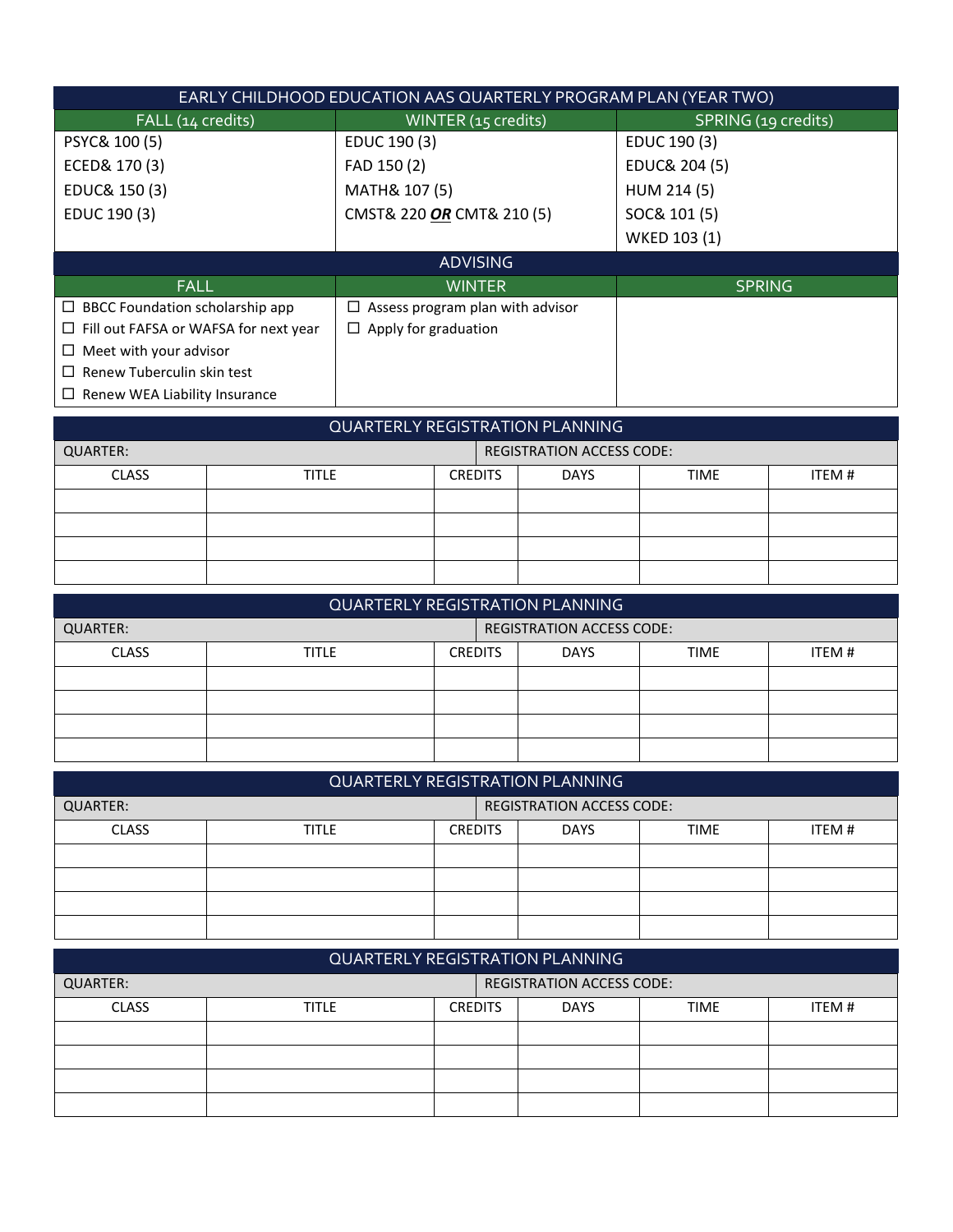### **Big Bend Community College WORKFORCE EDUCATION PROGRAM REQUIREMENTS**

### **Certificate of Achievement**

Students working toward a Certificate of Achievement need to develop a program plan with the faculty advisor in their Workforce Education area of interest. The plan must include all related instruction components. The Certificate of Achievement is designed to provide recognition for the student who has not completed an Associate in Applied Science degree program.

### **Certificate of Accomplishment**

Students working toward a Certificate of Accomplishment need to develop a program plan with the faculty advisor in their Workforce Education area of interest. The Certificate of Accomplishment is designed to provide recognition for the student who does not complete a Certificate of Achievement or an Associate in Applied Science degree program.

**Changes or substitutions for course work in the college catalog must be listed and approved by the advisor.** It is essential that students meet quarterly with their advisor before registration to review progress and plan their program.

Each program plan must be approved by the Workforce Education program advisor and Dean of Workforce Education. Certificates will be issued out of the Dean of Workforce Education Instructional Services office.

| <b>Certificate of Achievement</b>              | QTR & YR Completed: ___    |  |
|------------------------------------------------|----------------------------|--|
| <b>Certificate of Accomplishment</b>           | QTR & YR Completed: ______ |  |
| Title of Certificate:                          |                            |  |
| <b>Advisor Approval:</b>                       |                            |  |
| Advisor                                        | Date                       |  |
| Program Completion Approval:                   |                            |  |
| Dean of Workforce Education                    | Date                       |  |
| <b>Instructional Services Office Assistant</b> | Date                       |  |